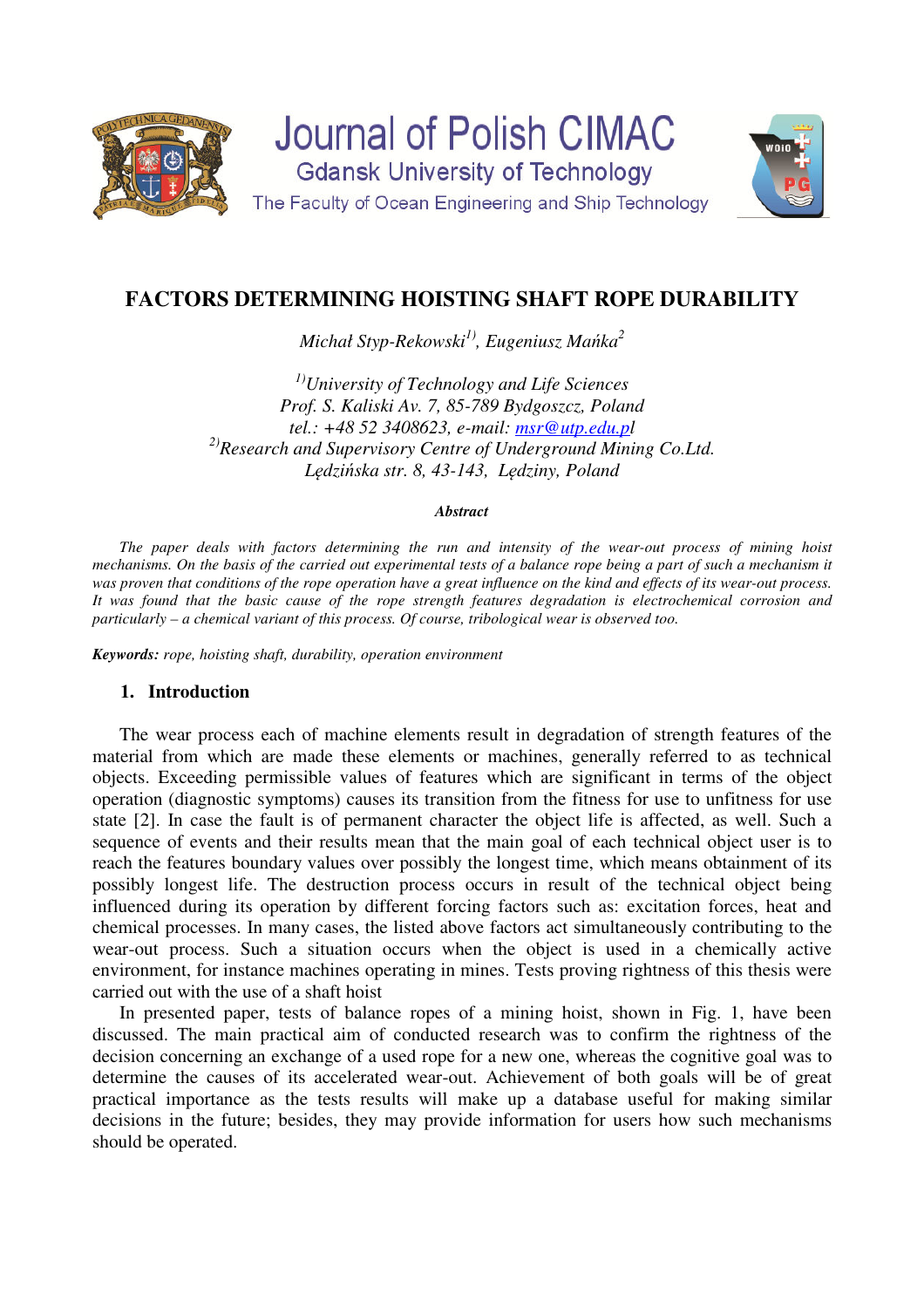### **2. Object of investigations and its operation conditions**

The durability of balance ropes operating in mining hoists depends mainly on synergy of such constructional factors as: material of wires and the rope core and characteristics of the used lubrication substances. Also, important are lubricants of the core and the wires used during the rope production process, the rope length of lay, its relief and untightness [1]. In case of mechanisms of ropes used in mining, especially underground, whose scheme is presented in Fig.1, a significant factor affecting their life is the environment in which they operate. For ropes operating in a strongly corrosive environment, this is the wire coating that is of primary importance, including: thickness, uniformity, and adhesion of the anti-corrosion coating to the wires throughout their length.



*Fig. 1. Structural scheme of a shaft hoist: 1 – hoist tower, 2 – hoist wheels, 3 – lifting ropes, 4 – steering wheels, 5 – shaft, 6 – guide ropes, 7 – balance rope, 8 – fender rope, 9 – hoisting vessels, 10 – suspension gears, 11 – guide ropes weights, 12 – emergency breaks device, 13 – upper loading level, 14 – lower loading level* 

Confirmation of the influence of the work environment on the wear process intensity needs the tests of a mining hoist balance rope. Its basic, catalogue parameters are as follows:

- type (the rope marking):  $45,0-33x7+A0-Z/z-n-N-G-1180-ZN-80/019-5021-170$ ,
- the rope structure:  $6x7x2,30+11x7x2,30+16x7x2,30$ ,
- bearing cross-section: 959,80mm2,
- nominal mass of 1 meter: 8,9kg.

The tested rope was characterized by the below strength features:

- tensile force the whole rope: 1009,00 kN,
- tensile force wires according to the manufacturer: 1286,23 kN,
- tensile force wires according to the user: 1273,47 kN,
- safety coefficient for start of operating: 13.23.

Conditions in which the tested rope operated is defined also by the below, selected operation values:

- the rope maximum static loading: 76,256 kN,
- the rope length from the upper location of the vessel to the return: 870 m,
- kind of grease used for maintenance: Nyrosten N113.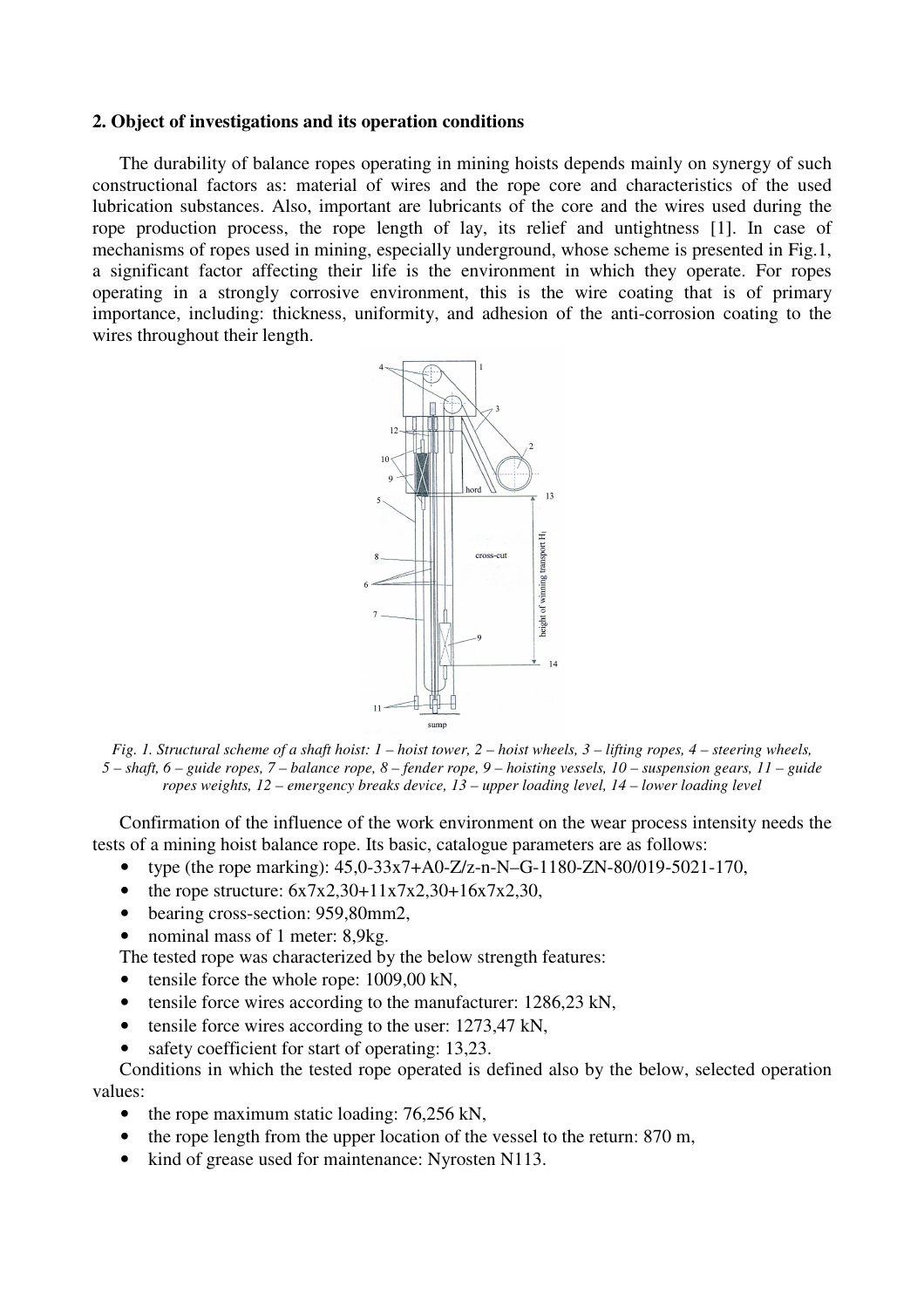In the presented case, the rope was operated in a medium – wet, downcast shaft, used both, for transporting materials and people. The torsion transmission drive was provided by a double rope lift machine situated on the hoist horst. In order to balance the static moment on the machine shaft, two round balance ropes were applied  $\phi$  45 mm. The hoist depth was 850m. whereas the rope maximum length, from the rope wheel axles to the head of the cabin on the coal pit, was 883 m. After about 32 months of operation with an average work intensity, about 200 extractions per 24 hours, the rope executed approximately 64000 cycles and due to the safety factor decrease by approximately 29,5%, it was exchanged.

It should be mentioned here that the mean operation time of previously used ropes was 42 months, which was about 30% longer than the operation time of the research rope.

### **3. The experimental rope investigations**

The standard procedure concerning research of ropes consists of three kinds of tests: organoleptic, magnetic and fatigue ones, and this is the order in which they will be discussed in this paper.

Fatigue tests results are of special practical value, as being of destructive character – they can be carried out only on a rope which had been removed. On the basis of their results it is possible to define explicitly and undoubtedly the degree of its destruction and its strength features decline which is a criterion important for making decisions on further destination of the hoist critical element. The above listed factors make the fatigue tests the most informative [5, 9].

### **3.1. Organoleptic tests**

As the result of a carried out inspection, there was found a deep corrosion of the external layer wires spreading onto the inner layer wires, especially on the return sections **–** when the hoist cabins were at the level of 850m. below the vessels. Traces of the corrosion related wear-out process are shown in Fig. 2, where a fragment of a partly unlaid rope has been presented.



*Fig. 2. Some fragment of the rope before the tests with visible corrosion* 

After being dismounted, the rope was found to have local losses and losses in solding, though on not more than three wires of the external and internal layers, at the length equal to the rope seven diameters (~270mm.). Material losses in the wires due to friction and dents at the place of the layers contact, were not found.

After being cleaned, the broken wire of the external layer had a diameter about 2,0 mm. which means a decrease in the wire diameter by 13% compared to new wires and respectively, 24,4% decrease in their cross-sections. However, a visual examination revealed that the discovered loss was not caused by a friction wear-out but rather by corrosion whose effects were partly removed by cleaning.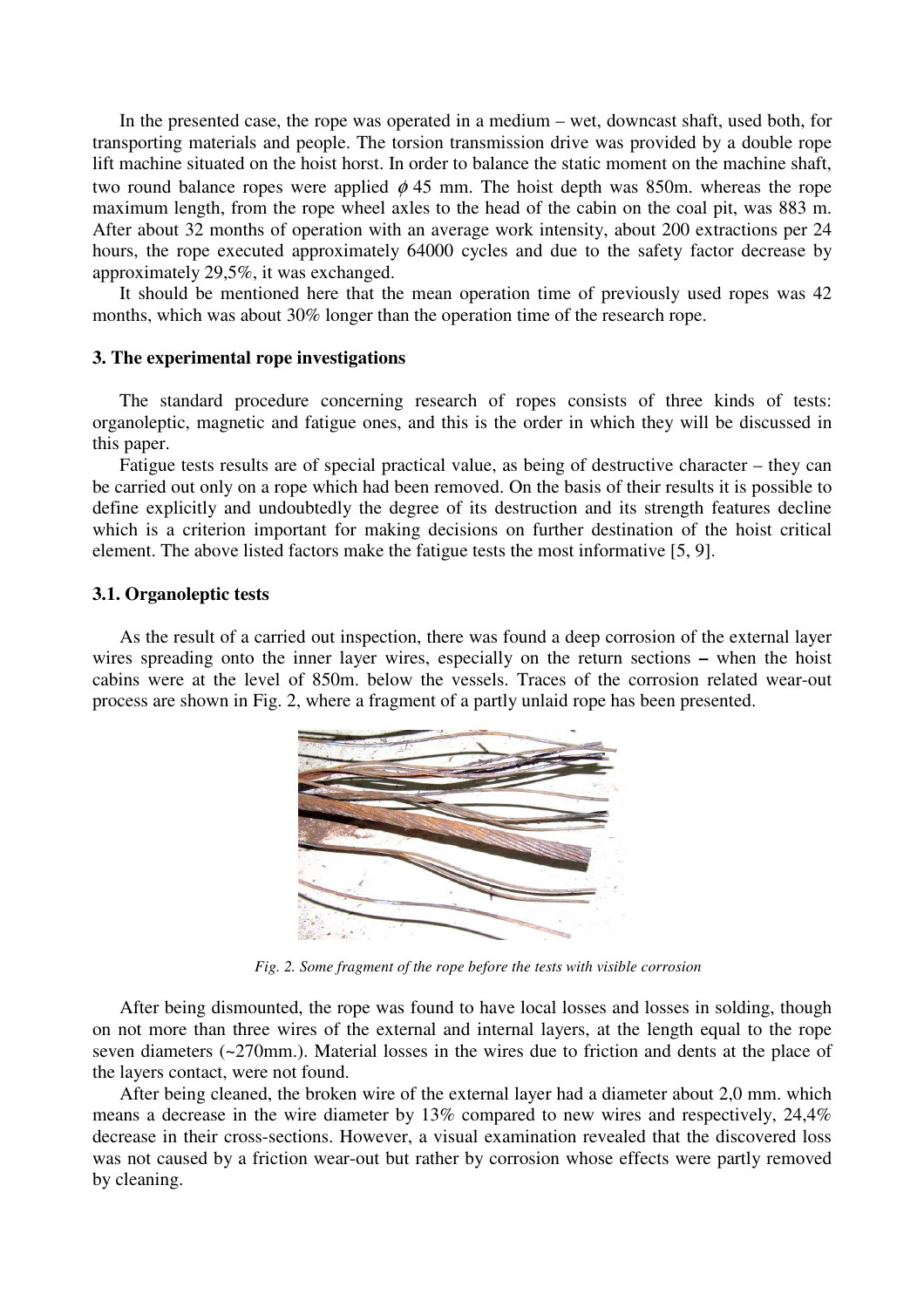#### **3.2. Magnetic tests**

Magnetic tests are not of destructive character and therefore are especially advised in cases when it is necessary to make a decision on the rope mechanism further operation. Places of the rope biggest weakening and their intensity can be indicated with high precision (of course accounting for the object size) [3,7,8].

A fragment of the test result records has been presented in Fig.3. The record concerns the rope sections in the places of its returns (from 10 to 30 meters) under both cabins.



*Fig. 3. Records of results of ropes magnetic tests n the place of the rope biggest weakening (the test parameters in the head of the record)* 

On the ground of the calculations using the indications of the internal coil integrator [3,10] it was found that losses of the metallic section (sum of cross-sections of particular wires) range from 15,1 to 29,5%, compared to a new rope. The rope changes (losses in the cross-section ), found on the basis of magnetic tests, confirm the earlier observations – made during organoleptic tests.

## **3.3. Fatigue tests of the examined rope wires**

The wires were tested in Non-destructive Research Laboratory of Research and Supervisory Centre of Underground Mining in Mysłowice. Break tests were performed on fatigue machines of the type FM - 1000 manufactured by Rauenstain Company and the type 10/Z1032 by Amsler. The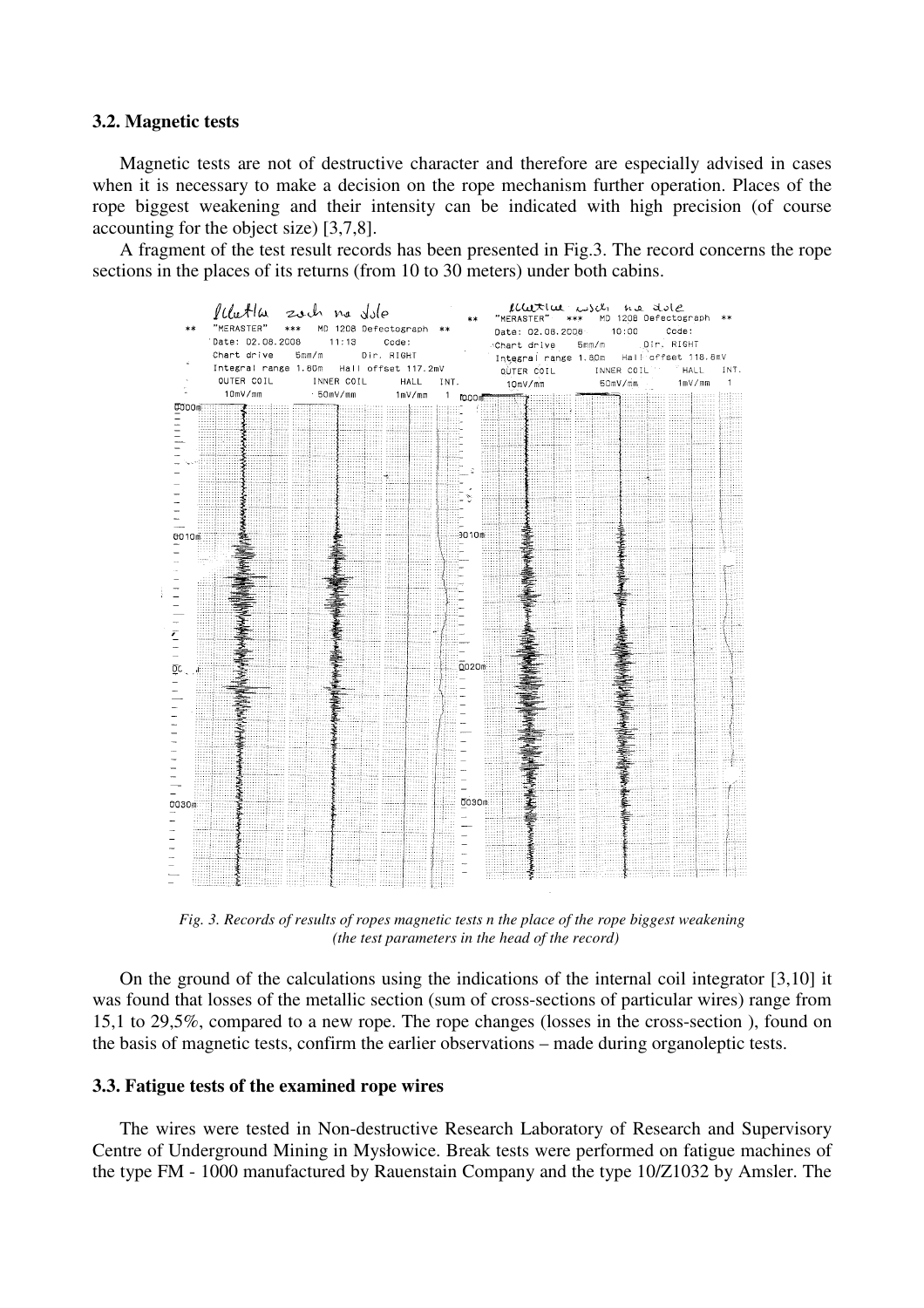range and methodology of the breaking, bending and torsion tests were carried out according to the binding norms, including [6].

Wires of an untangled, two meter long section of the rope, coming from the return under the eastern case, were tested. The tests covered 100% of the wires which had been straightened, cleaned from the lubrication and partially, mechanically- from corrosion products – Fig.4.



*Fig.4. Prepared for tests segments of wires of the rope layers: a) external, b) central, c) internal and d) core* 

## *Tensile Tests*

Describe below tests, like the following ones (bend, and torsion ones ) were conducted on samples which came from different layers of the rope: external, central and internal.

The tensile tests carried out in particular layers of the rope revealed that only 16 wires of the external layer did not meet the requirements of the standard on the minimal tensile force. The total tensile force for the old (used) rope, obtained during tests, was 1 220 490N, whereas this force for the new line was 1 286 230 N. Thus, the difference in values (loss) accounts for 5,11% of the initial value.

The total tensile force, according to the manufacturer's certificate, is a value calculated from the formula:

$$
P_{zr} = \frac{\sum_{i=1}^{i=99} P_{zri}}{99} \cdot n_d \quad , \tag{1}
$$

where:

 $P_{\text{zr}}$  – the rope tensile total force, N,

 $P_{\text{zri}}$  – tensile force of individual wire, N,

n – number of wires in the tested rope

The average value, determined from a 99 element sample is consistent with requirements of the standard for ropes of II class [6].

# *Bend Tests*

In a two direction bend test, the minimal number of bends for all wires is 12. The conducted tests showed that not all of the represented layers fulfilled the fatigue criterion, whereas changes which occurred in particular layers were of diversified character:

- from 112 wires of the external layer,  $26 (23.2%)$  did not meet the required criterion,
- from 77 wires of the central layer, 21 wires  $(27,3\%)$  did not withstand the required number of bends, for the internal layer – only 5 (11,9%) in 42, did not meet this criterion.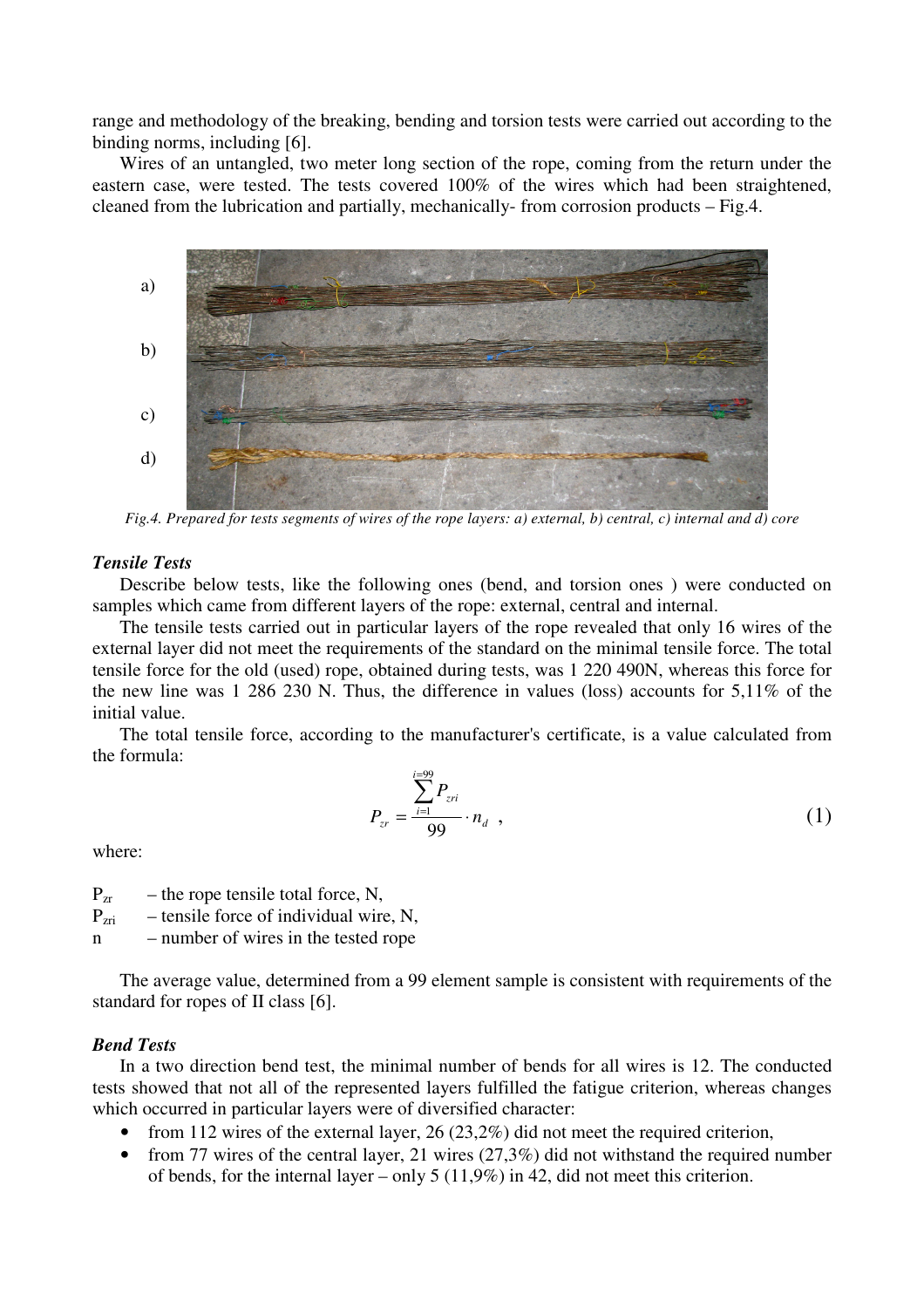Overall, 52 wires out of 231 wires making up the whole line did not meet the standard requirements, which accounts for 22,5% of all wires.

## *Torsion Tests*

The required number of torsions for a standard torsion test, for wires of all the layers, is 16. Like for the bend tests, the number of wires which did not meet this criterion was different for each layer. The results of these tests were as follows:

- in the external layer none of the 112 wires completed the required number of torsions,
- from 77 wires of the central layer,  $67(87,0%)$  met the criterion,
- in the internal layer 10 wires, out of  $42(23,8\%)$ , did not meet this criterion.

Totally, 189 out of 189 wires of the tested rope did not meet this criterion, which accounts for 81,8% of all the wires.

# **4. Analysis of tests results and their interpretation**

Results of the tests described in the previous section are taken down in Table 1. They show the picture of strength features changes for wires making up a tested rope, and indirectly of the whole rope. Weakening of the whole rope strength features is mainly caused by the conditions in which the rope operates  $[4,10]$ . The places of the rope biggest weakening occur in its return points – when cabins are in the lowest or highest positions – see Fig. 1. In these places, during stops (loading or unloading) the rope stands still and is affected by environmental factors such as humidity getting through the hoist walls and gases contained in the resource. Chemical aggressiveness of gases which make up one of the rope environment elements, depends on the kind of shaft **,** whether it is a downcast or upcast shaft, and it is higher for the latter one. In these places ropes are exposed to mechanical damage by pieces of coal. The factors listed above, cause that the wear-out process occurs faster in such places than in others.

| Rope tested<br>fragment | Total<br>number<br>of wires | Bend test                                                |                                          | Torsion test                                             |                                          |
|-------------------------|-----------------------------|----------------------------------------------------------|------------------------------------------|----------------------------------------------------------|------------------------------------------|
|                         |                             | number of<br>wires which do<br>not meet the<br>criterion | percentage of<br>changes(losses)<br>$\%$ | number of<br>wires which<br>do not meet<br>the criterion | percentage of<br>changes(losses)<br>$\%$ |
| External<br>layer       | 112                         | 26                                                       | 23,2                                     | 112                                                      | 100,0                                    |
| Central<br>layer        | 77                          | 21                                                       | 27,3                                     | 67                                                       | 87,0                                     |
| Internal<br>layer       | 42                          | 5                                                        | 11,9                                     | 10                                                       | 23,8                                     |
| The whole<br>rope       | 231                         | 52                                                       | 22,5                                     | 189                                                      | 81,8                                     |

*Table 1. Statement of strength tests results for the rope wires* 

Corrosivity of operating environment for mining mechanisms can be well reflected not only by rope but also by traces of corrosion on the hoist structure – see Fig.5. Thus, it can be said with high probability that one of the causes of the rope weakening is the influence of the environment factors. This can be proved by the fact that the external layer of the rope was more damaged that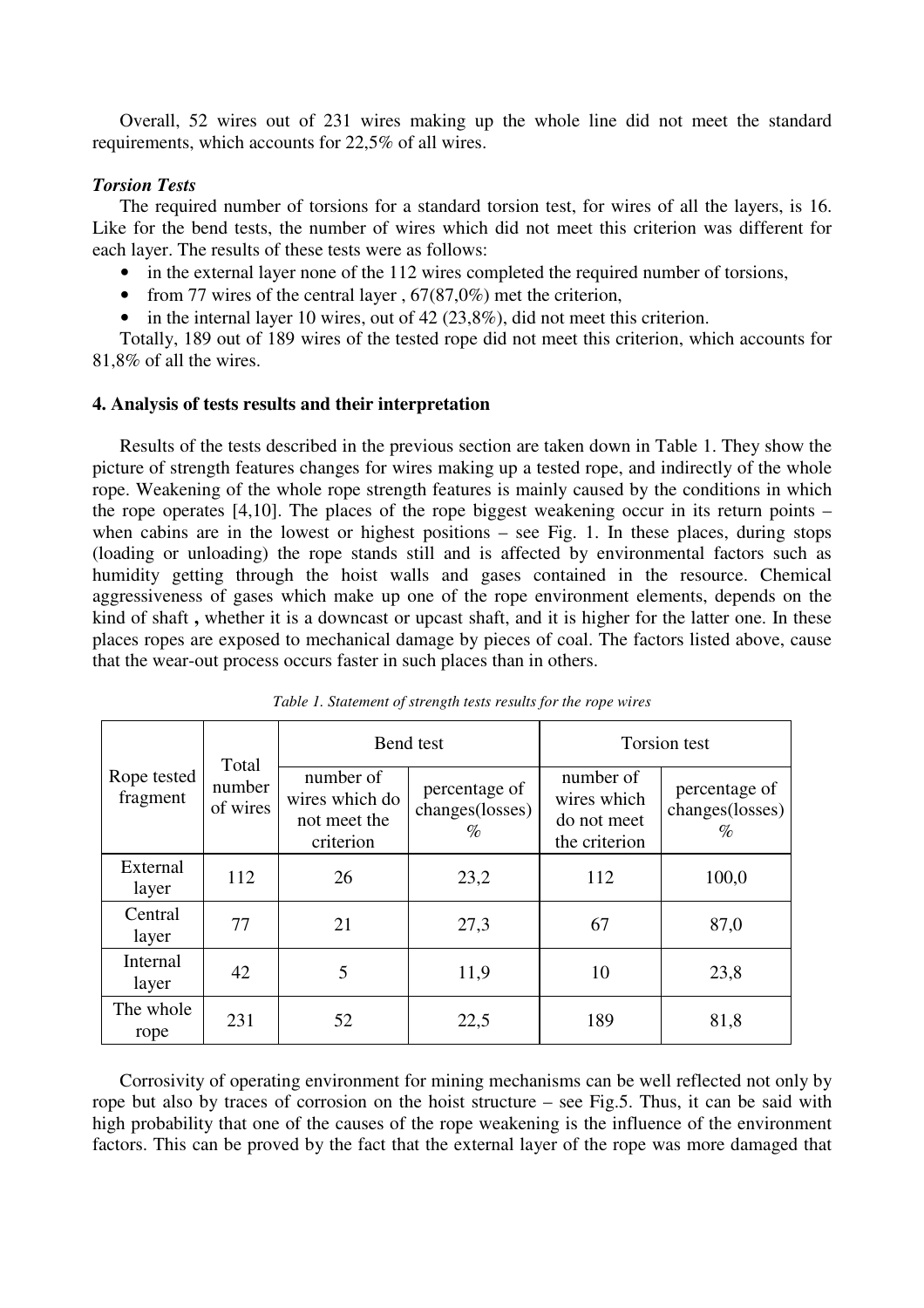the other ones which results from its being more exposed to the environment components which appear in the form of moisture and gases.



*Fig.5. Fragment of the shaft bearing structure with visible traces of corrosion* 

Analyzing forms and effects of the environment factors, it can be said that the products of corrosion observed on the surface of the rope and its particular wires are the effect of mainly electrochemical corrosion. Accounting for the operation conditions of the rope mechanisms it can also be stated that corrosion products occurred in result of formation of many oxygen micro-cells which appeared in places where water particles settled on the rope.

The fact that in the environment of mining machines operation (especially upcast shafts) there also occurred numerous elements which when mixed with air and moisture, created a reactive medium and generated chemical corrosion which undoubtedly intensified the corrosion process. In order to be able to estimate the share of particular kinds of corrosion in the rope destruction process it would be advisable to make a detailed chemical analyses, though their results would be of minor importance for the considered issue.

The influence of excitation forces, in case of balance ropes, is less significant in terms of their wear [4]. As observed earlier, the task of balance ropes is to balance the static moment coming from bearing ropes weight. The value of this weight, dependent on the rope length and unit weight, is rather small, compared to the loading (about a few percent), therefore, this factor contributes to the line weakening only insignificantly.

## **5. Closure**

The carried out tests allowed to formulate a series of conclusions concerning the wear-out process of balance ropes used in a mining hoist mechanisms and discover the consequences of this process, the most important ones being:

- the wear process of the tested balance lines is of corrosive character, with the biggest share of electrochemical corrosion,
- forces acting on the ropes do not have a significant influence on the wear-out process intensity.

The observations made during the tests, concerning the wear-out process effects, are also results of the research, they include:

• corrosion traces are unevenly distributed along the rope: there are more on the external layer wires than on the internal and central ones,